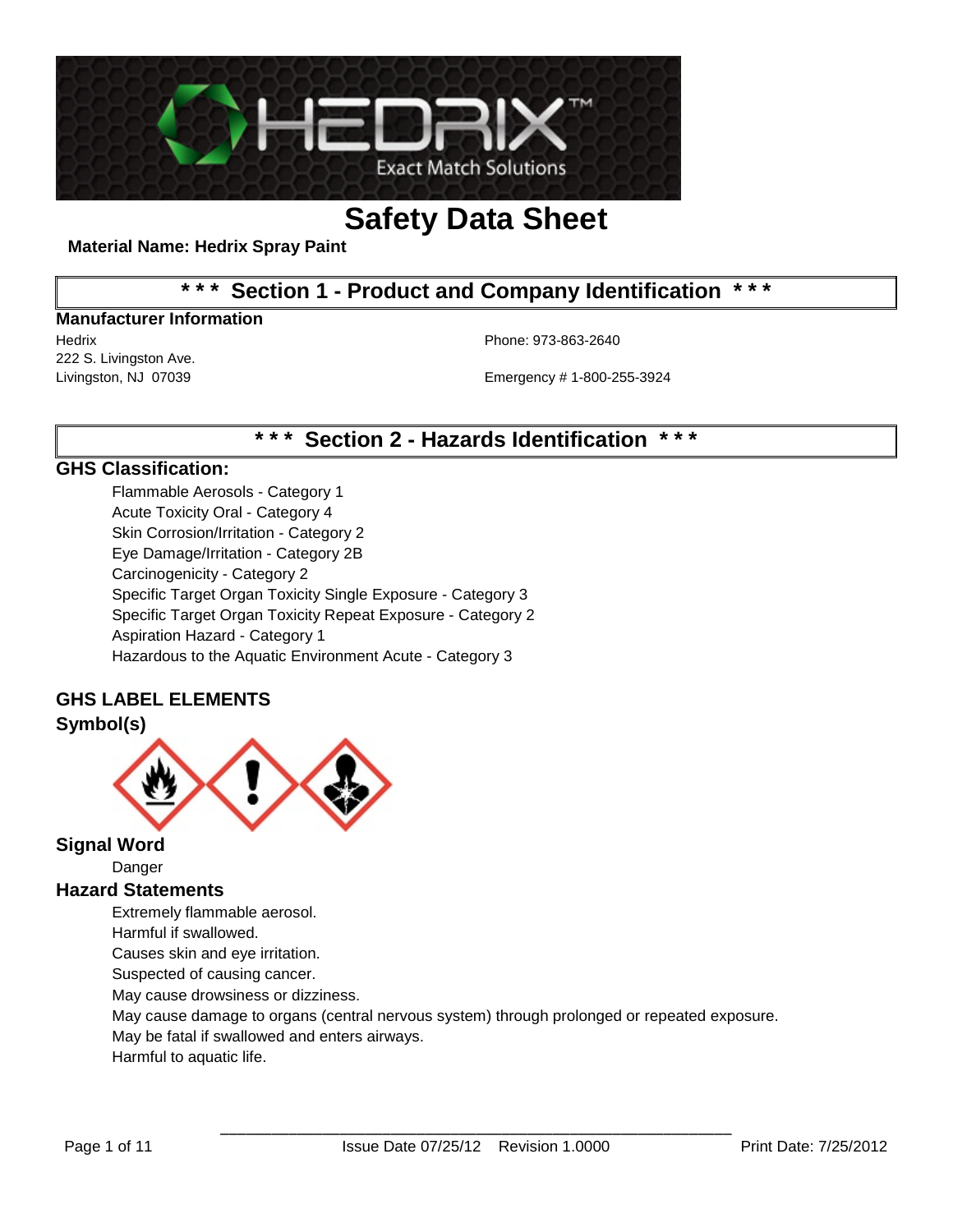#### **Material Name: Hedrix Spray Paint**

#### **Precautionary Statements**

#### **Prevention**

Keep away from heat/sparks/open flames/hot surfaces. -No smoking.

Do not spray on an open flame or other ignition source.

Pressurized container: Do not pierce or burn, even after use.

Wash thoroughly after handling.

Do not eat, drink or smoke when using this product.

Wear protective gloves/protective clothing/eye protection/face protection.

Do not breathe fume/gas/mist/vapors/spray.

Use only outdoors or in a well-ventilated area.

Obtain special instructions before use.

Do not handle until all safety precautions have been read and understood.

Avoid release to the environment.

#### **Response**

If swallowed: Immediately call a poison center/doctor. Do NOT induce vomiting.

If on skin: Wash with plenty of soap and water. If skin irritation occurs: Get medical advice/attention. Take off contaminated clothing and wash it before reuse.

If in eyes: Rinse cautiously with water for several minutes. Remove contact lenses, if present and easy to do. Continue rinsing. If eye irritation persists: Get medical advice/attention.

If inhaled: Remove person to fresh air and keep comfortable for breathing. Call a poison center/doctor if you feel unwell.

If exposed or concerned: Get medical advice/attention.

#### **Storage**

Protect from sunlight. Do not expose to temperatures exceeding 50°C/122°F. Store locked up.

#### **Disposal**

Dispose of contents/container in accordance with local/regional/national/international regulations.

### **\* \* \* Section 3 - Composition / Information on Ingredients \* \* \***

| CAS#       | <b>Component</b>                          | Percent |
|------------|-------------------------------------------|---------|
| 67-64-1    | Acetone                                   | 31.45   |
| 8052-41-3  | Stoddard solvent                          | 15      |
| 13463-67-7 | Titanium dioxide                          | 12.5    |
| 74-98-6    | Propane                                   | 11.45   |
| 106-97-8   | <b>Butane</b>                             | 5.375   |
| 64742-47-8 | Petroleum distillates, hydrotreated light | 5       |
| 1333-86-4  | Carbon black                              | 2.5     |
| 7779-90-0  | Trizinc diphosphate                       | 2.5     |
| 7631-86-9  | Silica, amorphous                         | 2.5     |
| 111-76-2   | 2-Butoxyethanol                           | 1.15    |
| 100-41-4   | Ethylbenzene                              | 0.25    |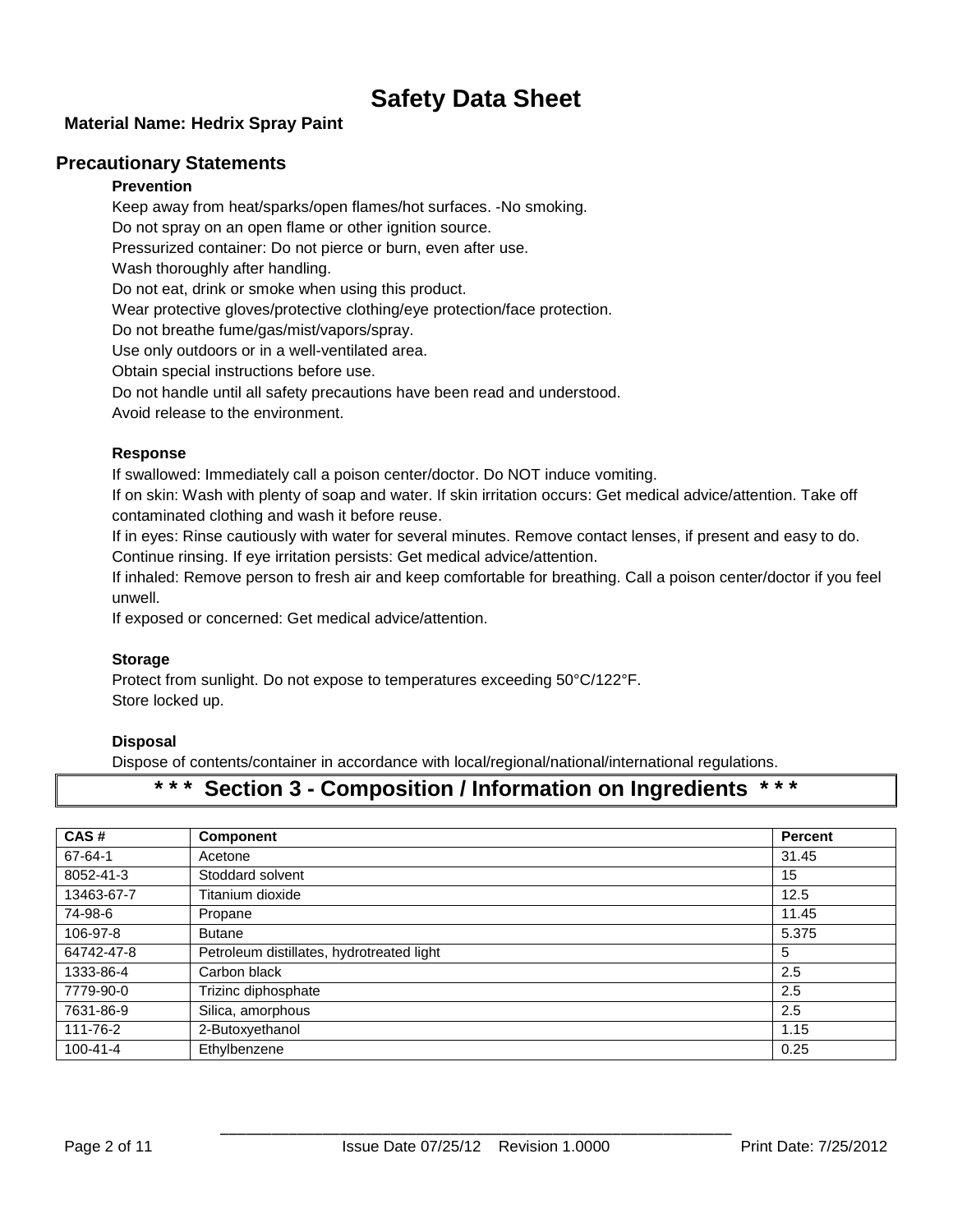#### **Material Name: Hedrix Spray Paint**

### **\* \* \* Section 4 - First Aid Measures \* \* \***

#### **First Aid: Eyes**

Immediately flush with plenty of water. After initial flushing, remove any contact lenses and continue flushing for at least 15 minutes. Keep eye wide open while rinsing. If symptoms persist, call a physician.

#### **First Aid: Skin**

Wash off immediately with soap and plenty of water removing all contaminated clothes and shoes. If skin irritation persists, call a physician.

#### **First Aid: Ingestion**

Clean mouth with water and afterwards drink plenty of water. Do not induce vomiting without medical advice. Never give anything by mouth to an unconscious person. Consult a physician.

#### **First Aid: Inhalation**

Move to fresh air. If symptoms persist, call a physician. If not breathing, give artificial respiration. Call a physician immediately.

# **\* \* \* Section 5 - Fire Fighting Measures \* \* \***

### **General Fire Hazards**

See Section 9 for Flammability Properties.

Extremely flammable aerosol. Keep away from extreme heat and sources of ignition. Closed containers may explode when exposed to extreme heat.

#### **Hazardous Combustion Products**

Toxic gases may form when involved in a fire.

#### **Extinguishing Media**

Use an extinguishing agent suitable for the surrounding fire.

#### **Unsuitable Extinguishing Media**

None.

#### **Fire Fighting Equipment/Instructions**

Firefighters should wear full protective gear.

**Section 6 - Accidental Release Measures** 

#### **Recovery and Neutralization**

Prevent further leakage or spillage if safe to do so.

#### **Materials and Methods for Clean-Up**

Soak up with inert absorbent material. Pick up and transfer to properly labeled containers. Clean contaminated surface thoroughly.

#### **Emergency Measures**

Isolate area. Keep unnecessary personnel away.

#### **Personal Precautions and Protective Equipment**

Wear appropriate protective equipment and clothing during clean-up.

#### **Environmental Precautions**

Do not allow material to contaminate ground water system. Prevent product from entering drains. Do not flush into surface water or sanitary sewer system.

#### **Prevention of Secondary Hazards**

None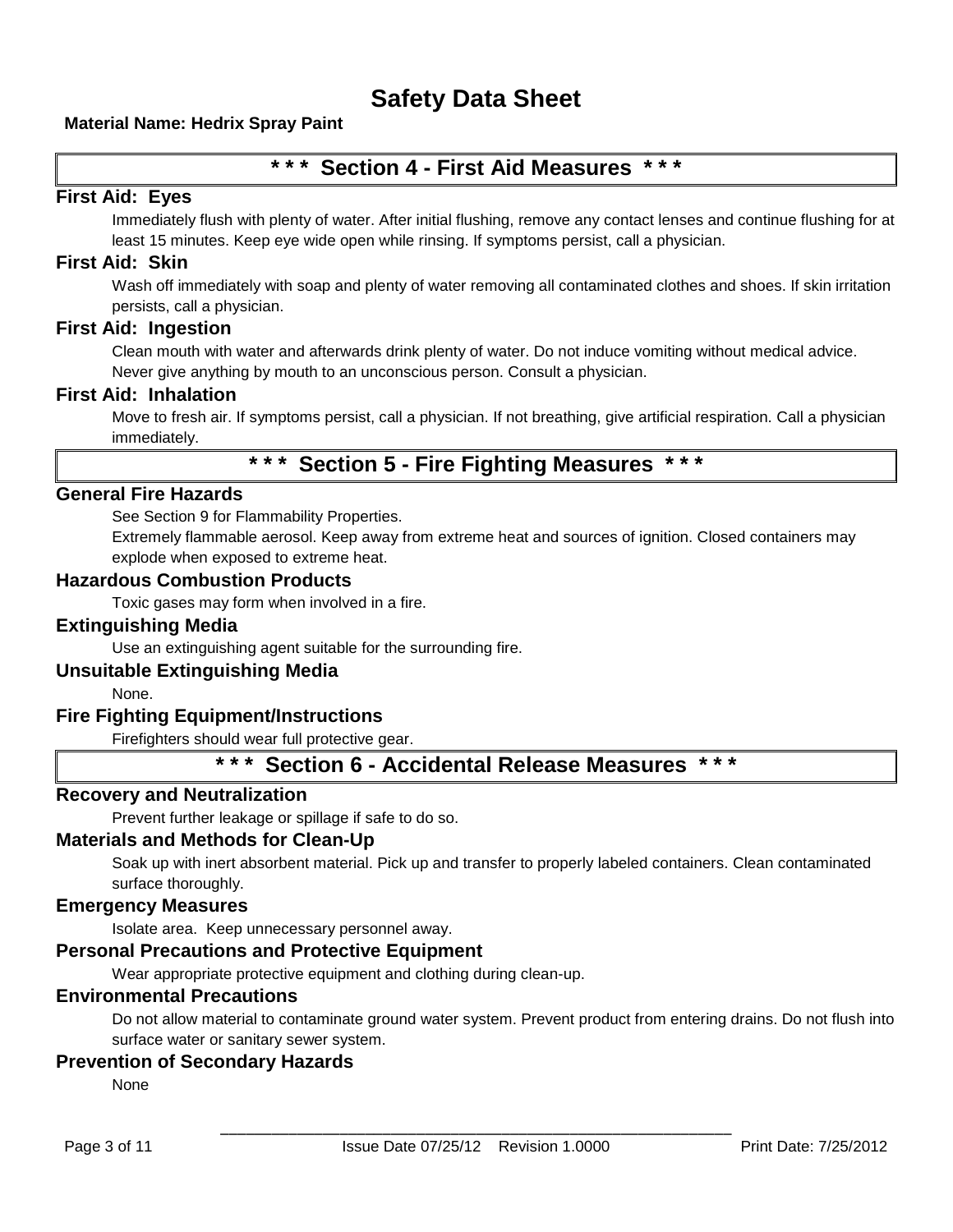#### **Material Name: Hedrix Spray Paint**

### **\* \* \* Section 7 - Handling and Storage \* \* \***

#### **Handling Procedures**

Use only in area provided with appropriate exhaust ventilation. Do not breathe vapors or spray mist. Wear personal protective equipment. Take precautionary measures against static discharges. Keep away from open flames, hot surfaces and sources of ignition. Do not spray on open flame or other ignition sources.

#### **Storage Procedures**

Keep containers tightly closed in a dry, cool and well-ventilated place. Keep away from heat and ignition sources. Do not pierce or burn containers.

#### **Incompatibilities**

Incompatible with strong acids and bases and strong oxidizing agents.

### **\* \* \* Section 8 - Exposure Controls / Personal Protection \* \* \***

#### **Component Exposure Limits**

#### **Acetone (67-64-1)**

ACGIH: 500 ppm TWA 750 ppm STEL OSHA: 1000 ppm TWA; 2400 mg/m3 TWA NIOSH: 250 ppm TWA; 590 mg/m3 TWA

#### **Stoddard solvent (8052-41-3)**

ACGIH: 100 ppm TWA OSHA: 500 ppm TWA; 2900 mg/m3 TWA NIOSH: 350 mg/m3 TWA 1800 mg/m3 Ceiling (15 min)

#### **Titanium dioxide (13463-67-7)**

ACGIH: 10 mg/m3 TWA OSHA: 15 mg/m3 TWA (total dust)

#### **Propane (74-98-6)**

ACGIH: 1000 ppm TWA (listed under Aliphatic hydrocarbon gases: Alkane C1-4) OSHA: 1000 ppm TWA; 1800 mg/m3 TWA NIOSH: 1000 ppm TWA; 1800 mg/m3 TWA

#### **Butane (106-97-8)**

ACGIH: 1000 ppm TWA (listed under Aliphatic hydrocarbon gases: Alkane C1-4) NIOSH: 800 ppm TWA; 1900 mg/m3 TWA

#### **Silica, amorphous (7631-86-9)**

NIOSH: 6 mg/m3 TWA

#### **Carbon black (1333-86-4)**

- ACGIH: 3 mg/m3 TWA (inhalable fraction)
- OSHA: 3.5 mg/m3 TWA
- NIOSH: 3.5 mg/m3 TWA; 0.1 mg/m3 TWA (Carbon black in presence of Polycyclic aromatic hydrocarbons, as PAH)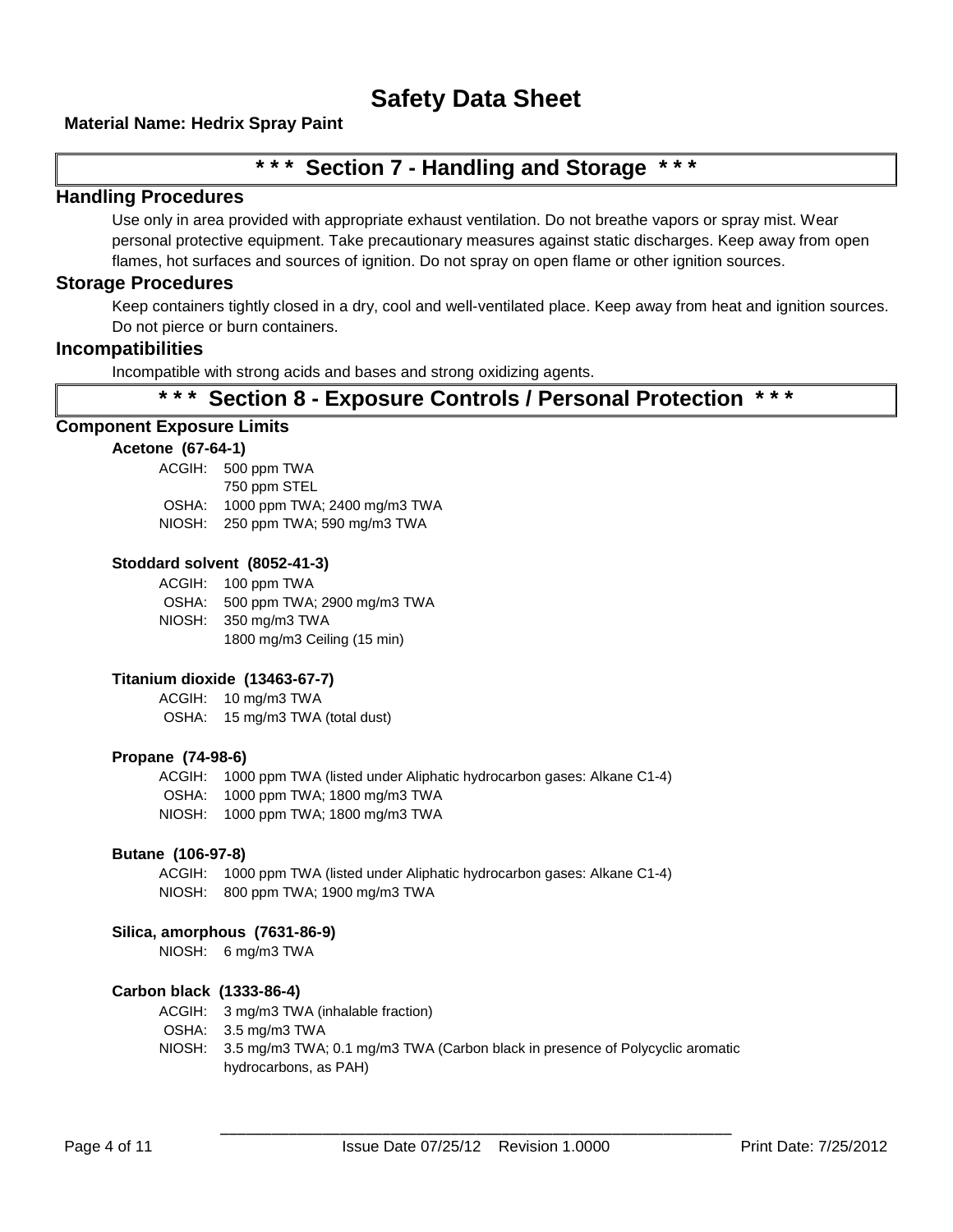#### **Material Name: Hedrix Spray Paint**

#### **2-Butoxyethanol (111-76-2)**

| ACGIH: | 20 ppm TWA                        |
|--------|-----------------------------------|
| OSHA:  | 50 ppm TWA; 240 mg/m3 TWA         |
|        | prevent or reduce skin absorption |
| NIOSH: | 5 ppm TWA; 24 mg/m3 TWA           |
|        | Potential for dermal absorption   |

#### **Ethylbenzene (100-41-4)**

| ACGIH: | 20 ppm TWA                   |
|--------|------------------------------|
| OSHA:  | 100 ppm TWA; 435 mg/m3 TWA   |
| NIOSH: | 100 ppm TWA; 435 mg/m3 TWA   |
|        | 125 ppm STEL; 545 mg/m3 STEL |

#### **Engineering Measures**

Ensure adequate ventilation, especially in confined areas.

#### **Personal Protective Equipment: Respiratory**

When spraying the product or applying in confined areas, wear a NIOSH approved respirator specified for paint spray or organic vapors.

#### **Personal Protective Equipment: Hands**

Use chemical resistant gloves.

#### **Personal Protective Equipment: Eyes**

Use safety glasses with side shields.

#### **Personal Protective Equipment: Skin and Body**

Normal work clothing (long sleeved shirts and long pants) is recommended.

### **\* \* \* Section 9 - Physical & Chemical Properties \* \* \***

|                                                |                                 | <b>Petroleum Distillate</b> |
|------------------------------------------------|---------------------------------|-----------------------------|
|                                                |                                 |                             |
| Liquid                                         | pH:                             | Not Determined              |
| Not Determined                                 | <b>Density:</b>                 | 9.19-10.77                  |
| <b>Boiling Point:</b> -43°F to 340°F (aerosol) | <b>Melting Point:</b>           | Not Applicable              |
| Not Determined                                 | <b>Specific Gravity:</b>        | 1.10-1.29                   |
| Not Determined                                 | VOC:                            | $<$ 400 g/L                 |
| Not Determined                                 | <b>Flash Point:</b>             | -156°F (aerosol)            |
| Calculated                                     | <b>Upper Flammability Limit</b> | 1.8                         |
|                                                | (UEL):                          |                             |
| - 12.8                                         | <b>Burning Rate:</b>            | Not Determined              |
|                                                |                                 |                             |
| Not Determined                                 |                                 |                             |
|                                                | Aerosol spray paint             | Odor:                       |

### **\* \* \* Section 10 - Chemical Stability & Reactivity Information \* \* \***

#### **Chemical Stability**

This is a stable material.

#### **Hazardous Reaction Potential**

Will not occur.

#### **Conditions to Avoid**

Keep away from extreme heat and sources of ignition.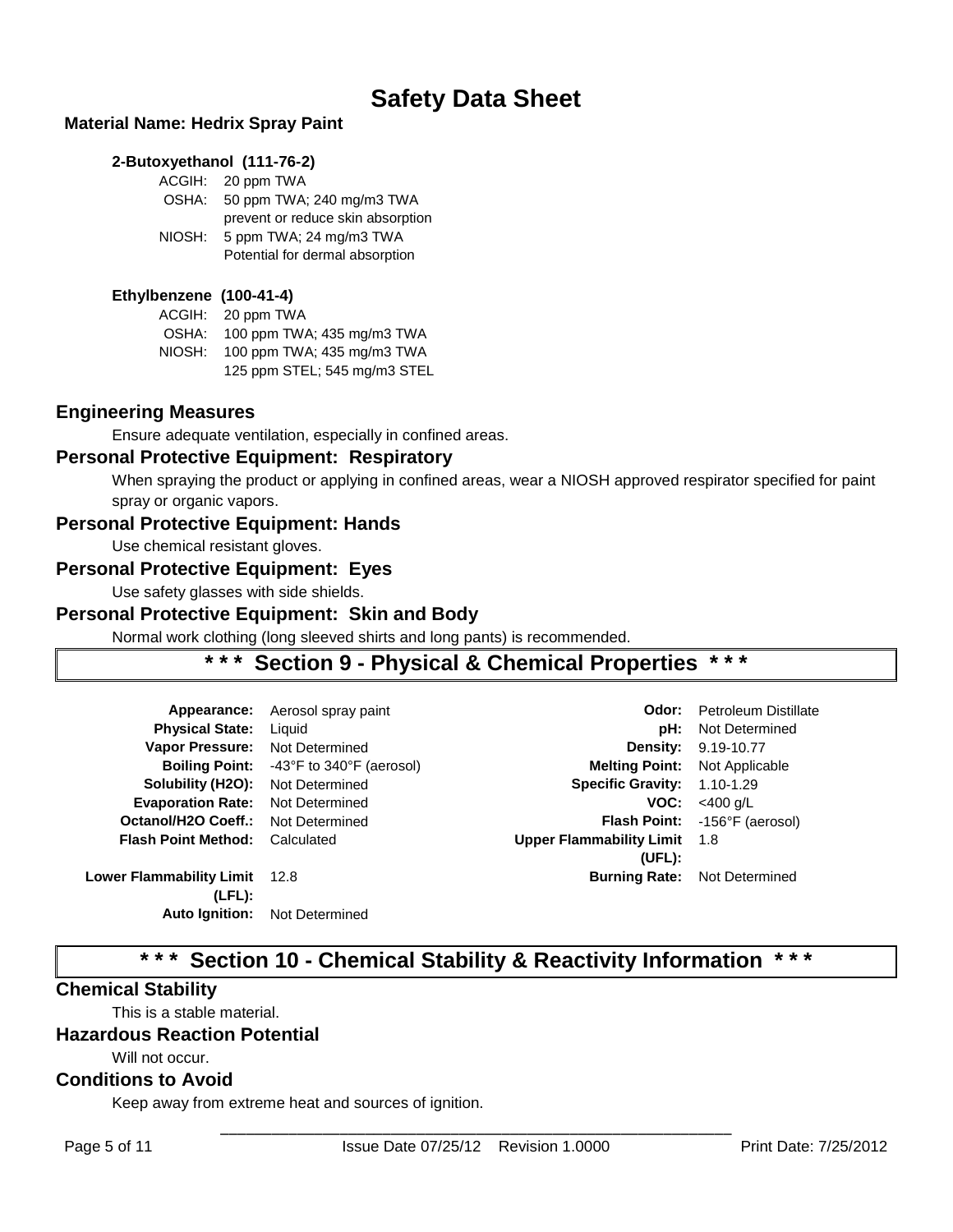#### **Material Name: Hedrix Spray Paint**

#### **Incompatible Products**

Incompatible with strong acids and bases and strong oxidizing agents.

#### **Hazardous Decomposition Products**

May product oxides of carbon.

**\* \* \* Section 11 - Toxicological Information \* \* \***

#### **Acute Toxicity**

#### **Component Analysis - LD50/LC50**

**Acetone (67-64-1)** Oral LD50 Rat 5800 mg/kg

**Titanium dioxide (13463-67-7)** Oral LD50 Rat >10000 mg/kg

**Propane (74-98-6)** Inhalation LC50 Rat 658 mg/L 4 h

**Butane (106-97-8)** Inhalation LC50 Rat 658 mg/L 4 h

#### **Petroleum distillates, hydrotreated light (64742-47-8)**

Inhalation LC50 Rat >5.2 mg/L 4 h; Oral LD50 Rat >5000 mg/kg; Dermal LD50 Rabbit >2000 mg/kg

#### **Silica, amorphous (7631-86-9)**

Oral LD50 Rat >5000 mg/kg; Inhalation LC50 Rat >2.2 mg/L 1 h; Dermal LD50 Rabbit >2000 mg/kg

### **Trizinc diphosphate (7779-90-0)**

Oral LD50 Rat >5000 mg/kg

#### **Carbon black (1333-86-4)**

Oral LD50 Rat >15400 mg/kg; Dermal LD50 Rabbit >3 g/kg

#### **2-Butoxyethanol (111-76-2)**

Inhalation LC50 Rat 2.21 mg/L 4 h; Inhalation LC50 Rat 450 ppm 4 h; Oral LD50 Rat 470 mg/kg; Dermal LD50 Rat 2270 mg/kg; Dermal LD50 Rabbit 220 mg/kg

#### **Ethylbenzene (100-41-4)**

Inhalation LC50 Rat 17.2 mg/L 4 h; Oral LD50 Rat 3500 mg/kg; Dermal LD50 Rabbit 15354 mg/kg

#### **Potential Health Effects: Skin Corrosion Property/Stimulativeness**

May cause moderate skin irritation. May be harmful if absorbed through the skin. Dryness, itching, cracking, burning, redness, and swelling are conditions associated with excessive skin contact.

#### **Potential Health Effects: Eye Critical Damage/ Stimulativeness**

Causes eye irritation.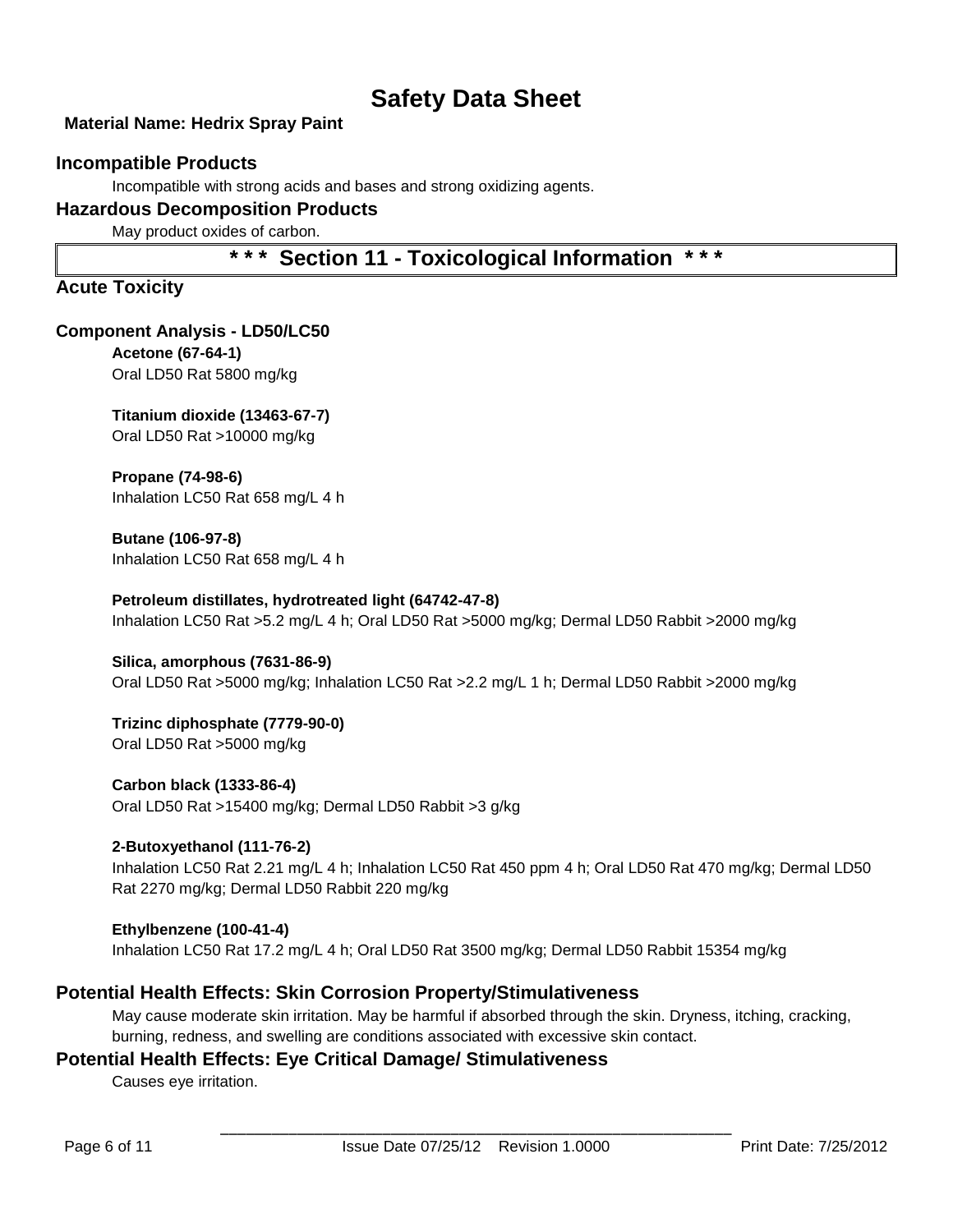#### **Material Name: Hedrix Spray Paint**

#### **Potential Health Effects: Ingestion**

Ingestion may cause irritation to mucous membranes.

#### **Potential Health Effects: Inhalation**

High vapor / aerosol concentrations are irritating to the eyes, nose, throat and lungs and may cause headaches, dizziness, drowsiness, unconsciousness, and other central nervous system effects.

#### **Respiratory Organs Sensitization/Skin Sensitization**

This product is not reported to have any sensitization effects.

#### **Generative Cell Mutagenicity**

This product is not reported to have any mutagenic effects.

#### **Carcinogenicity**

#### **A: General Product Information**

Suspected of causing cancer.

**B: Component Carcinogenicity**

#### **Acetone (67-64-1)**

ACGIH: A4 - Not Classifiable as a Human Carcinogen

#### **Titanium dioxide (13463-67-7)**

ACGIH: A4 - Not Classifiable as a Human Carcinogen

- NIOSH: potential occupational carcinogen
- IARC: Monograph 93 [2010]; Monograph 47 [1989] (Group 2B (possibly carcinogenic to humans))

#### **Silica, amorphous (7631-86-9)**

IARC: Monograph 68 [1997]; Supplement 7 [1987] (Group 3 (not classifiable))

#### **Carbon black (1333-86-4)**

ACGIH: A3 - Confirmed Animal Carcinogen with Unknown Relevance to Humans NIOSH: potential occupational carcinogen

IARC: Monograph 93 [2010]; Monograph 65 [1996] (Group 2B (possibly carcinogenic to humans))

#### **2-Butoxyethanol (111-76-2)**

ACGIH: A3 - Confirmed Animal Carcinogen with Unknown Relevance to Humans IARC: Monograph 88 [2006] (Group 3 (not classifiable))

#### **Ethylbenzene (100-41-4)**

ACGIH: A3 - Confirmed Animal Carcinogen with Unknown Relevance to Humans IARC: Monograph 77 [2000] (Group 2B (possibly carcinogenic to humans))

#### **Reproductive Toxicity**

This product is not reported to have any reproductive toxicity effects.

#### **Specified Target Organ General Toxicity: Single Exposure**

High vapor concentrations may cause headaches, dizziness, drowsiness, unconsciousness and other central nervous system effects.

#### **Specified Target Organ General Toxicity: Repeated Exposure**

Repeated or prolonged exposure to organic solvents may lead to permanent brain and nervous system damage. Intentional misuse by deliberately concentrating and inhaling vapors may be harmful or fatal.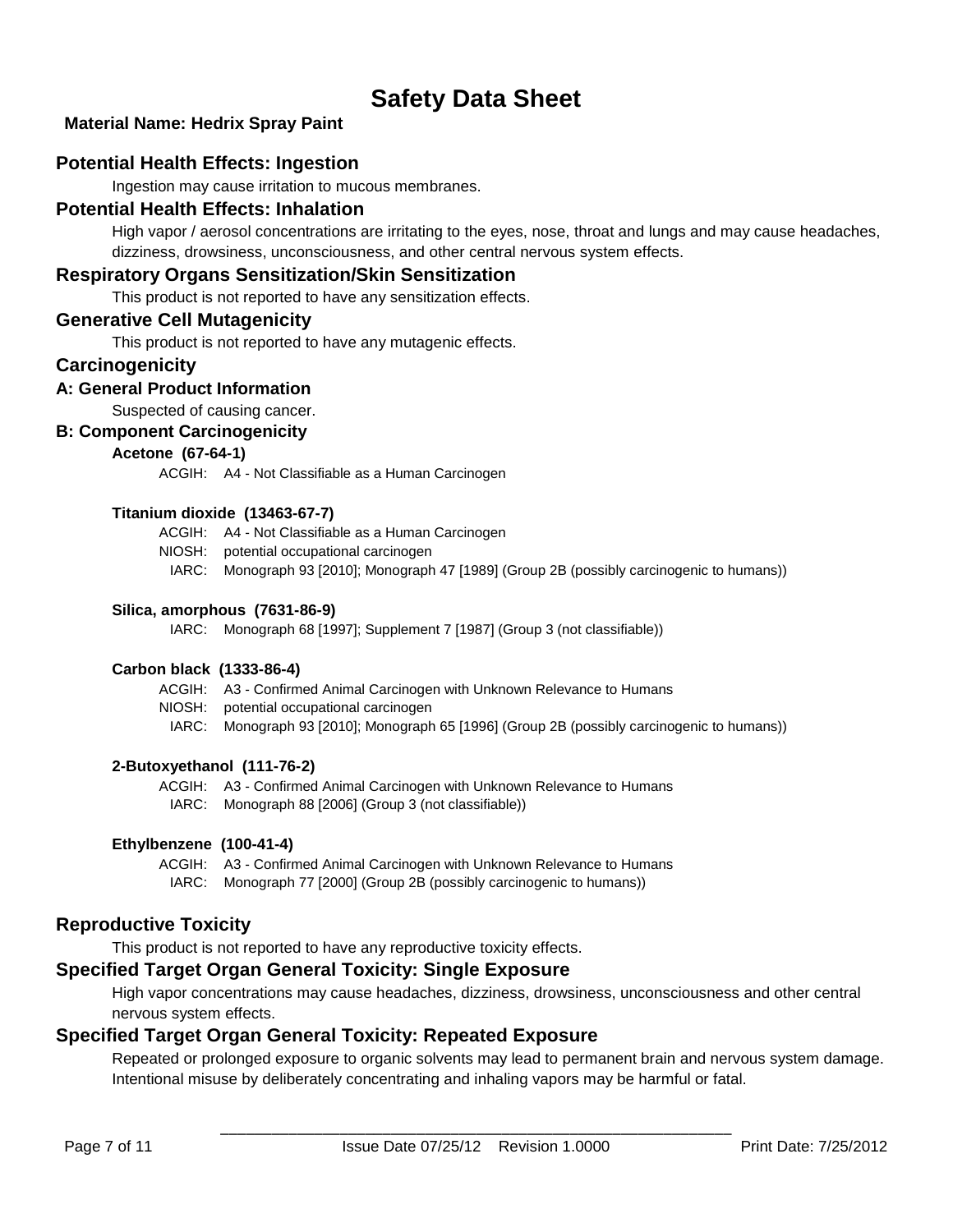### **Material Name: Hedrix Spray Paint**

### **Aspiration Respiratory Organs Hazard**

Small amounts of this product aspirated into the respiratory system during ingestion or vomiting may cause mild to severe pulmonary injury, possibly progressing to death.

# **\* \* \* Section 12 - Ecological Information \* \* \***

### **Ecotoxicity**

| A: General Product Information                                                      |                                |                   |
|-------------------------------------------------------------------------------------|--------------------------------|-------------------|
| Harmful to aquatic life.                                                            |                                |                   |
| <b>B: Component Analysis - Ecotoxicity - Aquatic Toxicity</b>                       |                                |                   |
| Acetone (67-64-1)                                                                   |                                |                   |
| <b>Test &amp; Species</b>                                                           |                                | <b>Conditions</b> |
| 96 Hr LC50 Oncorhynchus mykiss                                                      | 4.74 - 6.33 mL/L               |                   |
| 96 Hr LC50 Pimephales promelas                                                      | 6210 - 8120 mg/L<br>[static]   |                   |
| 96 Hr LC50 Lepomis macrochirus                                                      | 8300 mg/L                      |                   |
| 48 Hr EC50 Daphnia magna                                                            | 10294 - 17704 mg/L<br>[Static] |                   |
| 48 Hr EC50 Daphnia magna                                                            | 12600 - 12700 mg/L             |                   |
| Petroleum distillates, hydrotreated light (64742-47-8)<br><b>Test &amp; Species</b> |                                | <b>Conditions</b> |
| 96 Hr LC50 Pimephales promelas                                                      | 45 mg/L [flow-                 |                   |
|                                                                                     | through]                       |                   |
| 96 Hr LC50 Lepomis macrochirus                                                      | 2.2 mg/L [static]              |                   |
| 96 Hr LC50 Oncorhynchus mykiss                                                      | 2.4 mg/L [static]              |                   |
| 96 Hr LC50 Den-dronereides                                                          | 4720 mg/L                      |                   |
| heteropoda                                                                          |                                |                   |
| Silica, amorphous (7631-86-9)                                                       |                                |                   |
| <b>Test &amp; Species</b>                                                           |                                | <b>Conditions</b> |
| 96 Hr LC50 Brachydanio rerio                                                        | 5000 mg/L [static]             |                   |
| 72 Hr EC50 Pseudokirchneriella                                                      | 440 mg/L                       |                   |
| subcapitata<br>48 Hr EC50 Ceriodaphnia dubia                                        | 7600 mg/L                      |                   |
| Carbon black (1333-86-4)                                                            |                                |                   |
| <b>Test &amp; Species</b>                                                           |                                | <b>Conditions</b> |
| 24 Hr EC50 Daphnia magna                                                            | >5600 mg/L                     |                   |
| 2-Butoxyethanol (111-76-2)                                                          |                                |                   |
| <b>Test &amp; Species</b>                                                           |                                | <b>Conditions</b> |
| 96 Hr LC50 Lepomis macrochirus                                                      | 1490 mg/L [static]             |                   |
| 96 Hr LC50 Lepomis macrochirus                                                      | 2950 mg/L                      |                   |
| 24 Hr EC50 Daphnia magna                                                            | 1698 - 1940 mg/L               |                   |
| 48 Hr EC50 Daphnia magna                                                            | >1000 mg/L                     |                   |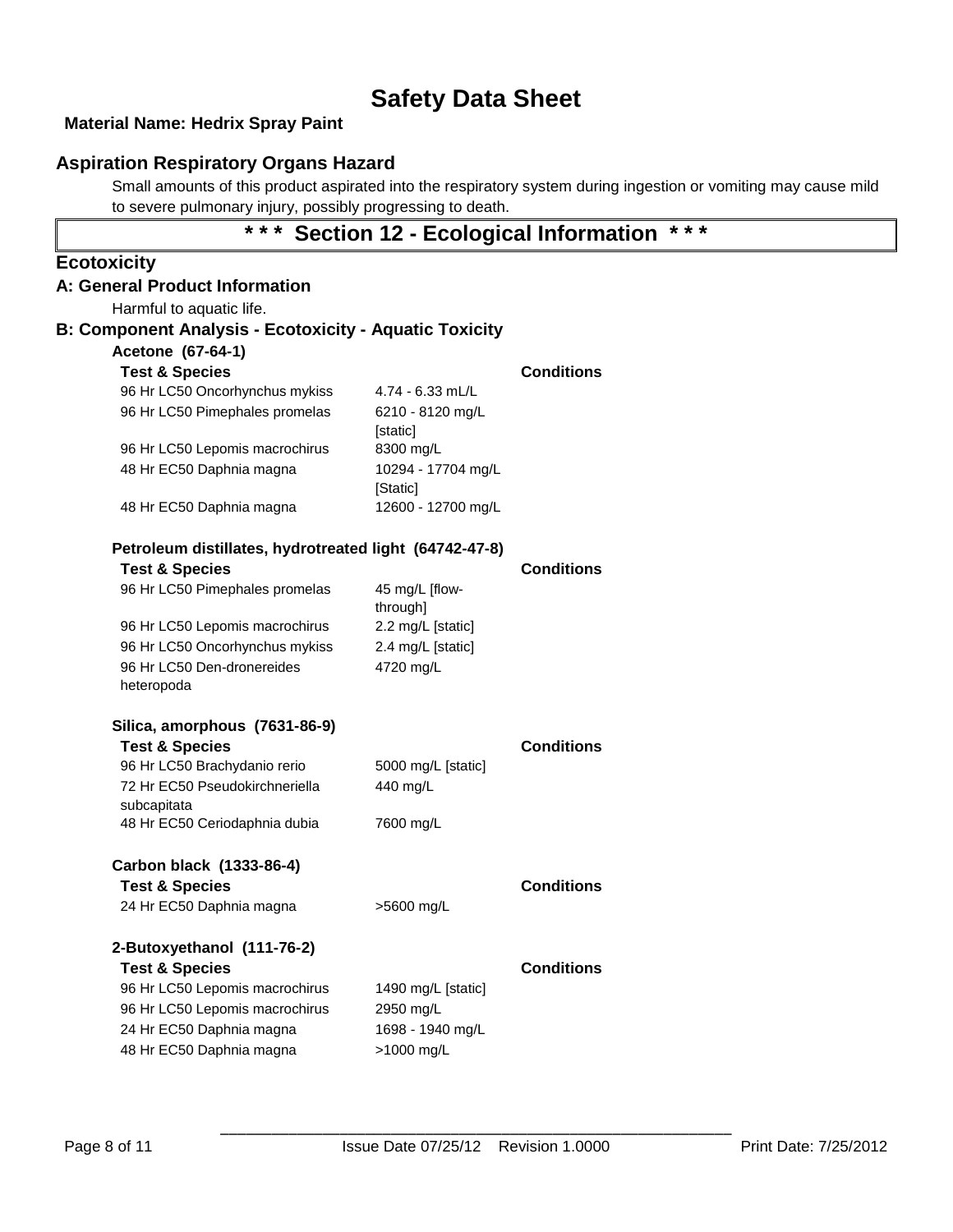#### **Material Name: Hedrix Spray Paint**

### **Ethylbenzene (100-41-4)**

| <b>Test &amp; Species</b>                     |                                 | <b>Conditions</b> |
|-----------------------------------------------|---------------------------------|-------------------|
| 96 Hr LC50 Oncorhynchus mykiss                | 11.0-18.0 mg/L<br>[static]      |                   |
| 96 Hr LC50 Oncorhynchus mykiss                | 4.2 mg/L [semi-<br>staticl      |                   |
| 96 Hr LC50 Pimephales promelas                | 7.55-11 mg/L [flow-<br>through] |                   |
| 96 Hr LC50 Lepomis macrochirus                | 32 mg/L [static]                |                   |
| 96 Hr LC50 Pimephales promelas                | $9.1 - 15.6$ mg/L<br>[static]   |                   |
| 96 Hr LC50 Poecilia reticulata                | 9.6 mg/L [static]               |                   |
| 72 Hr EC50 Pseudokirchneriella<br>subcapitata | 4.6 mg/L                        |                   |
| 96 Hr EC50 Pseudokirchneriella<br>subcapitata | >438 mg/L                       |                   |
| 72 Hr EC50 Pseudokirchneriella                | $2.6 - 11.3$ mg/L               |                   |
| subcapitata                                   | [static]                        |                   |
| 96 Hr EC50 Pseudokirchneriella                | 1.7 - 7.6 mg/L                  |                   |
| subcapitata                                   | [static]                        |                   |
| 48 Hr EC50 Daphnia magna                      | $1.8 - 2.4$ mg/L                |                   |

#### **Persistence/Degradability**

No information available for the product.

#### **Bioaccumulation**

No information available for the product.

#### **Mobility in Soil**

No information available for the product.

### **\* \* \* Section 13 - Disposal Considerations \* \* \***

#### **Waste Disposal Instructions**

See Section 7 for Handling Procedures. See Section 8 for Personal Protective Equipment recommendations.

#### **Disposal of Contaminated Containers or Packaging**

Dispose of contents/container in accordance with local/regional/national/international regulations.

### **\* \* \* Section 14 - Transportation Information \* \* \***

#### **DOT Information**

**Shipping Name:** Aerosols, flammable **UN #:** 1950 **Hazard Class:** 2.1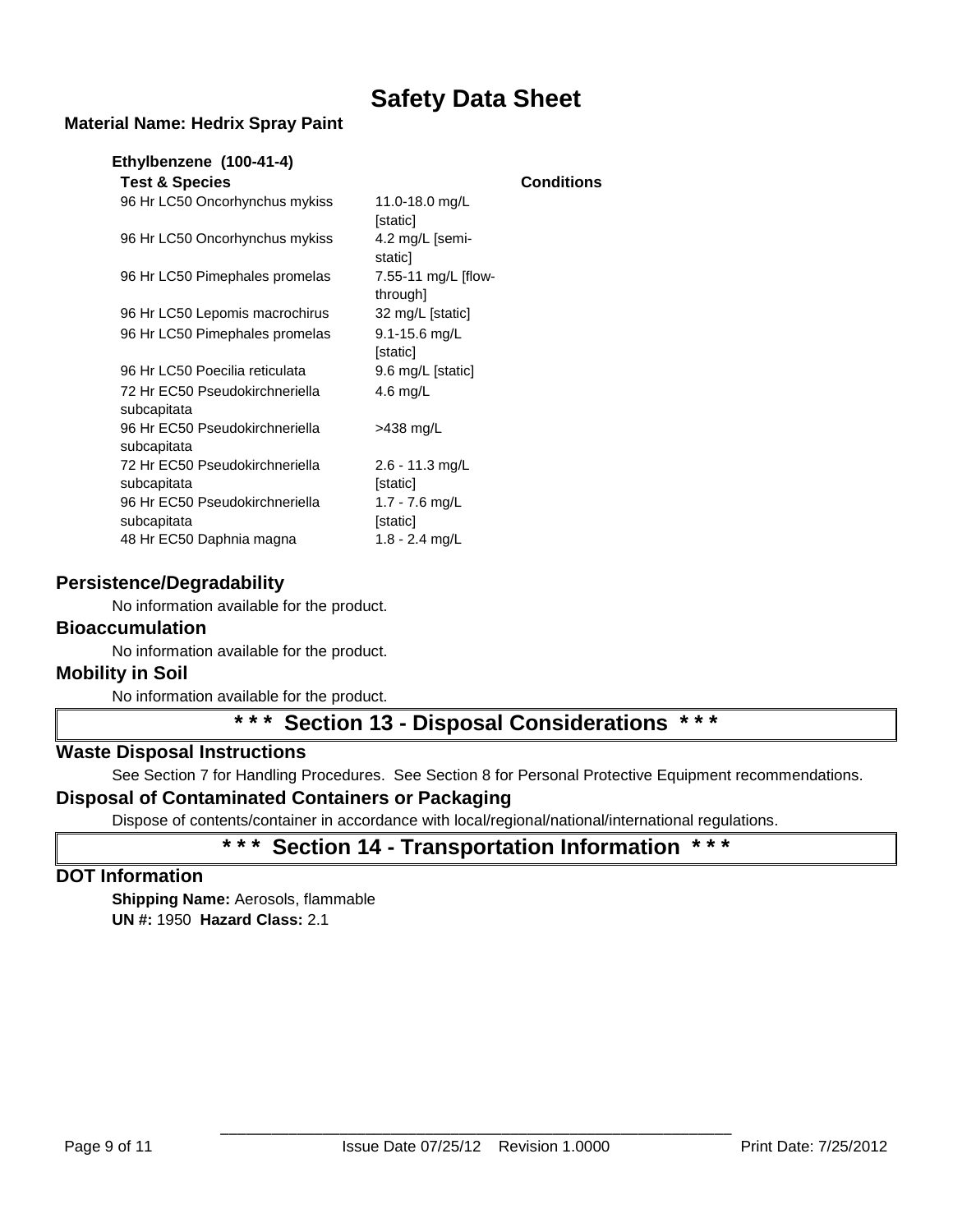**Material Name: Hedrix Spray Paint**

# **\* \* \* Section 15 - Regulatory Information \* \* \***

#### **Regulatory Information**

#### **US Federal Regulations**

#### **Component Analysis**

This material contains one or more of the following chemicals required to be identified under SARA Section 302 (40 CFR 355 Appendix A), SARA Section 313 (40 CFR 372.65) and/or CERCLA (40 CFR 302.4).

#### **Acetone (67-64-1)**

CERCLA: 5000 lb final RQ; 2270 kg final RQ

#### **Ethylbenzene (100-41-4)**

SARA 313: 0.1 % de minimis concentration CERCLA: 1000 lb final RQ; 454 kg final RQ

#### **State Regulations**

#### **Component Analysis - State**

The following components appear on one or more of the following state hazardous substances lists:

| <b>Component</b>  | <b>CAS</b>     | CA  | <b>MA</b> | ΜN  | ΝJ  | <b>PA</b> | <b>RI</b> |
|-------------------|----------------|-----|-----------|-----|-----|-----------|-----------|
| Acetone           | 67-64-1        | Yes | Yes       | Yes | Yes | Yes       | No.       |
| Stoddard solvent  | 8052-41-3      | Yes | Yes       | Yes | Yes | Yes       | No.       |
| Titanium dioxide  | 13463-67-7     | No  | Yes       | Yes | Yes | Yes       | No.       |
| Propane           | 74-98-6        | No  | Yes       | Yes | Yes | Yes       | No.       |
| <b>Butane</b>     | 106-97-8       | Yes | Yes       | Yes | Yes | Yes       | No.       |
| Silica, amorphous | 7631-86-9      | Yes | Yes       | Yes | Yes | Yes       | No.       |
| Carbon black      | 1333-86-4      | Yes | Yes       | Yes | Yes | Yes       | No.       |
| 2-Butoxyethanol   | 111-76-2       | Yes | Yes       | Yes | Yes | Yes       | No.       |
| Ethylbenzene      | $100 - 41 - 4$ | Yes | Yes       | Yes | Yes | Yes       | No        |

The following statement(s) are provided under the California Safe Drinking Water and Toxic Enforcement Act of 1986 (Proposition 65):

WARNING! This product contains a chemical known to the state of California to cause cancer.

#### **Component Analysis - WHMIS IDL**

The following components are identified under the Canadian Hazardous Products Act Ingredient Disclosure List:

| <b>Component</b>  | CAS#           | <b>Minimum Concentration</b> |
|-------------------|----------------|------------------------------|
| Acetone           | 67-64-1        | 1%                           |
| Stoddard solvent  | 8052-41-3      | 1%                           |
| <b>Butane</b>     | 106-97-8       | 1%                           |
| Silica, amorphous | 7631-86-9      | 1%                           |
| Carbon black      | 1333-86-4      | 1%                           |
| 2-Butoxyethanol   | 111-76-2       | 1%                           |
| Ethylbenzene      | $100 - 41 - 4$ | 0.1%                         |